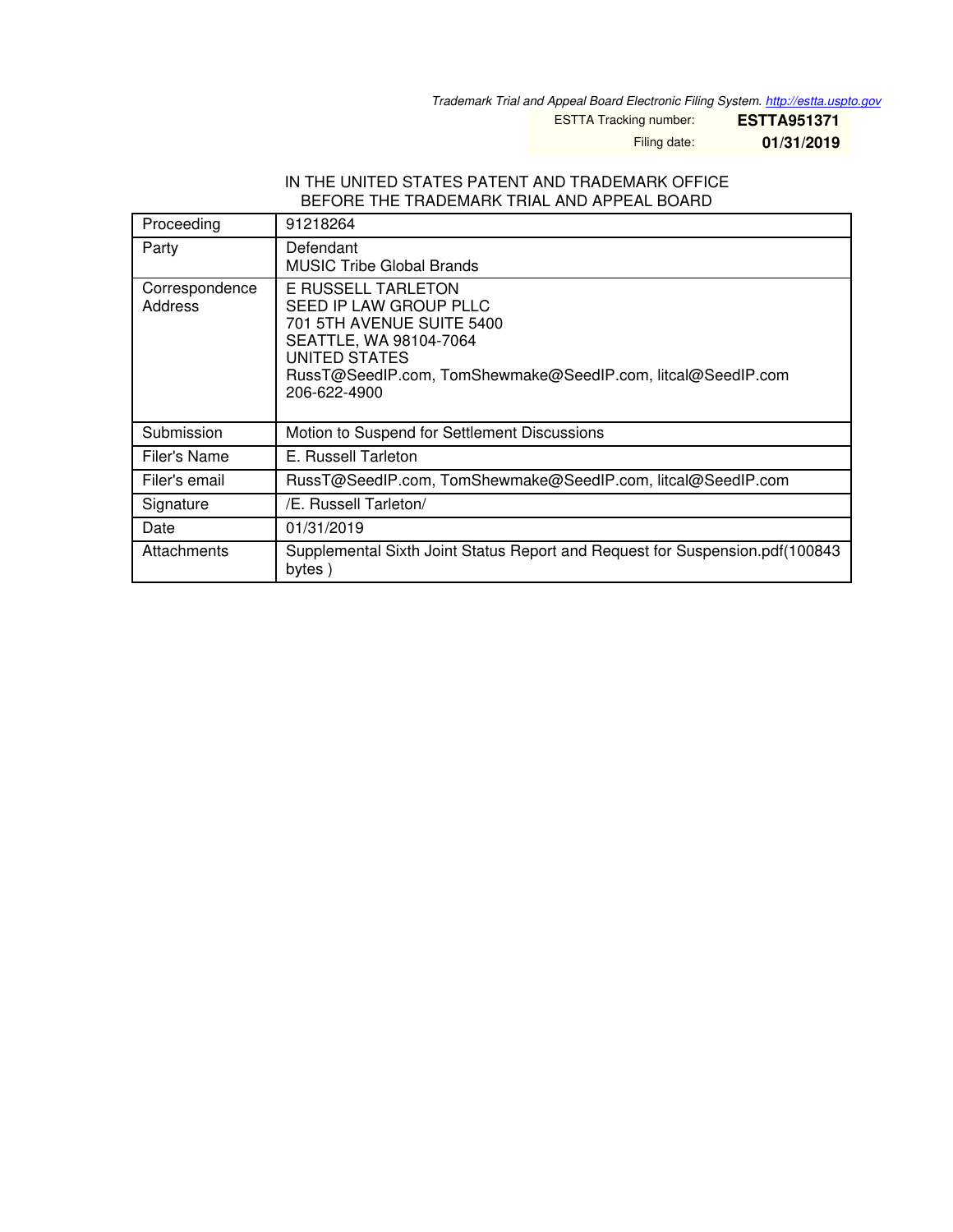### THE UNITED STATES PATENT AND TRADEMARK OFFICE BEFORE THE TRADEMARK TRIAL AND APPEAL BOARD

| Fishman Transducers, Inc.,      |                         |
|---------------------------------|-------------------------|
| Opposer,                        | Opposition No. 91218264 |
| V.                              | Serial No. 85/647325    |
| MUSIC Tribe Global Brands Ltd., |                         |
| Applicant.                      |                         |

## **SUPPLEMENTAL SIXTH JOINT REPORT REGARDING STATUS OF SETTLEMENT AND MOTION TO SUSPEND FOR 180 DAYS**

 Pursuant to T.B.M.P. § 403.01 and 37 CFR § 2.120(a), the parties, Fishman Transducers, Inc. ("Fishman") and MUSIC Tribe Global Brands Ltd. ("MUSIC Tribe"), by and through counsel, hereby respectfully request that all subsequent deadlines in the above proceeding be suspended for an additional 180 days. The parties request this extension of deadlines set forth below due to the parties' ongoing settlement negotiations and the outcome of a parallel proceeding involving Applicant.

 This Motion is submitted with the consent of Opposer obtained via email from Opposer's counsel on December 13, 2018, and reconfirmed via email from Opposer's counsel on January 31, 2019.

 Per its Order entered on September 28, 2016, the Board requested a report reciting what progress the parties have made toward resolving the matter including the following specific points. The parties submitted that report with a request for further suspension on December 31,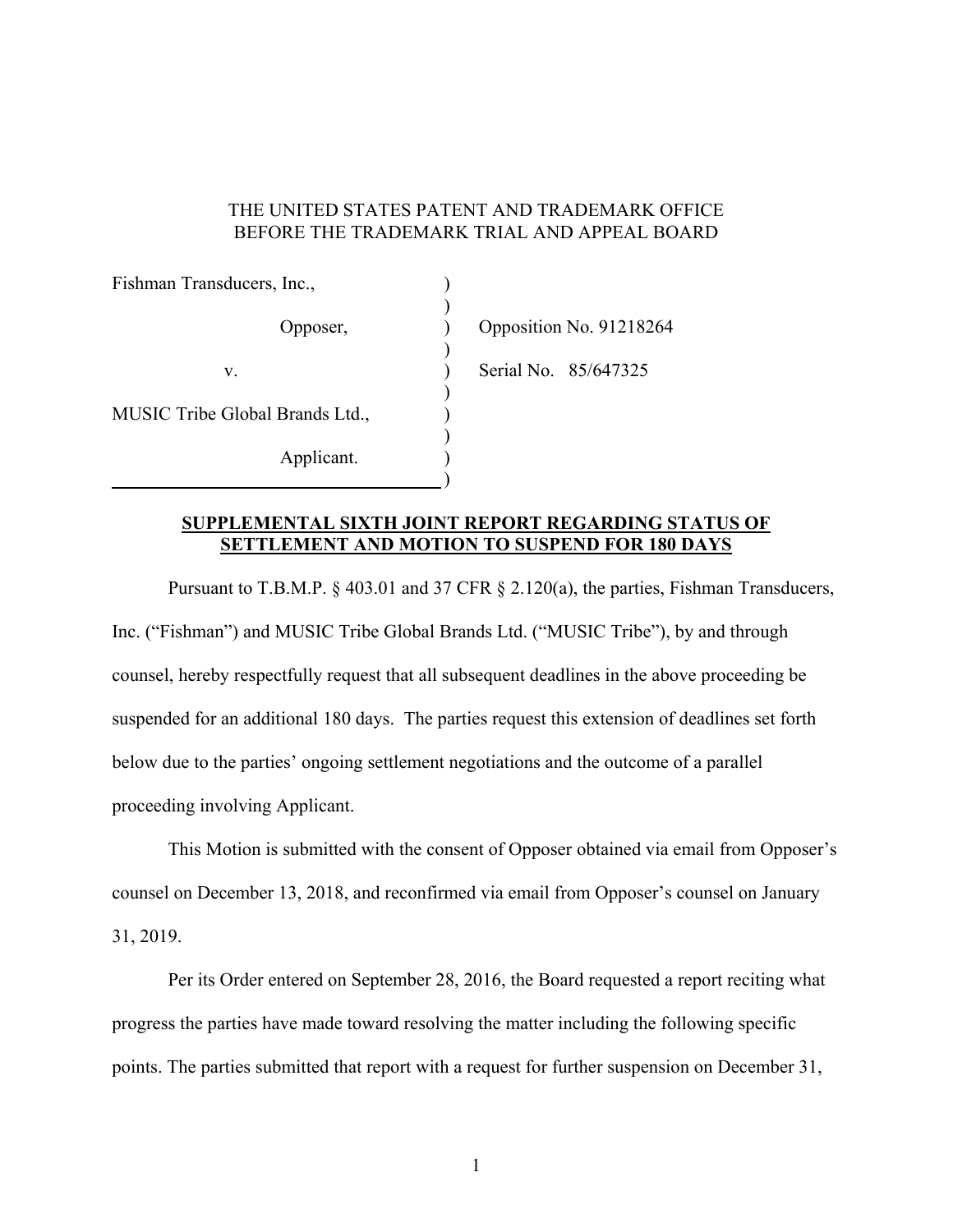2018 (Doc. #34). In its subsequent order dated January 29, 2019 (Doc. # 35), the Board refused to suspend the case because it appeared the Motion submitted on December 13, 2018, was an ex parte motion. In a telephone call with the Interlocutory Attorney on January 31, 2019, the undersigned was advised to resubmit the motion with a clear statement that it was with the consent of Opposer.

## **1. Recitation of issues that have been resolved**

Applicant is a party in Opposition No. 91216808 filed prior to this action. The mark in dispute herein is the same mark in dispute in that opposition. Opposition No. 91216808 is now suspended in view of U.S. District Court case no. 2:18-cv-01682-JCM-PAL in the District of Nevada. The District Court case includes claims recited in Opposition No. 91216808, including trademark infringement and a defense of abandonment by opposer's predecessors in interest. Should the District Court case find that the opposer in Opposition No. 91216808 had obtained prior rights in the Mark from its predecessors in interest, then the opposition that is the subject of this motion will be moot. Hence, the parties herein believe it is in best interests of both parties as well as in the interest of judicial economy that the current proceeding be suspended at least another 180 days.

#### **2. Identification of the settlement activities which have occurred**

 The following is a recitation of recent settlement activities between the parties. The parties have continued to communicate and agree upon the need to request suspension of this matter in view of co-pending District Court case no. 2:18-cv-01682-JCM-PAL.

### **3. A list of issues that remain to be resolved.**

 The parties are waiting for resolution of District Court case no. 2:18-cv-01682-JCM-PAL, which they believe will allow them to be able to discuss potential resolution of this matter.

2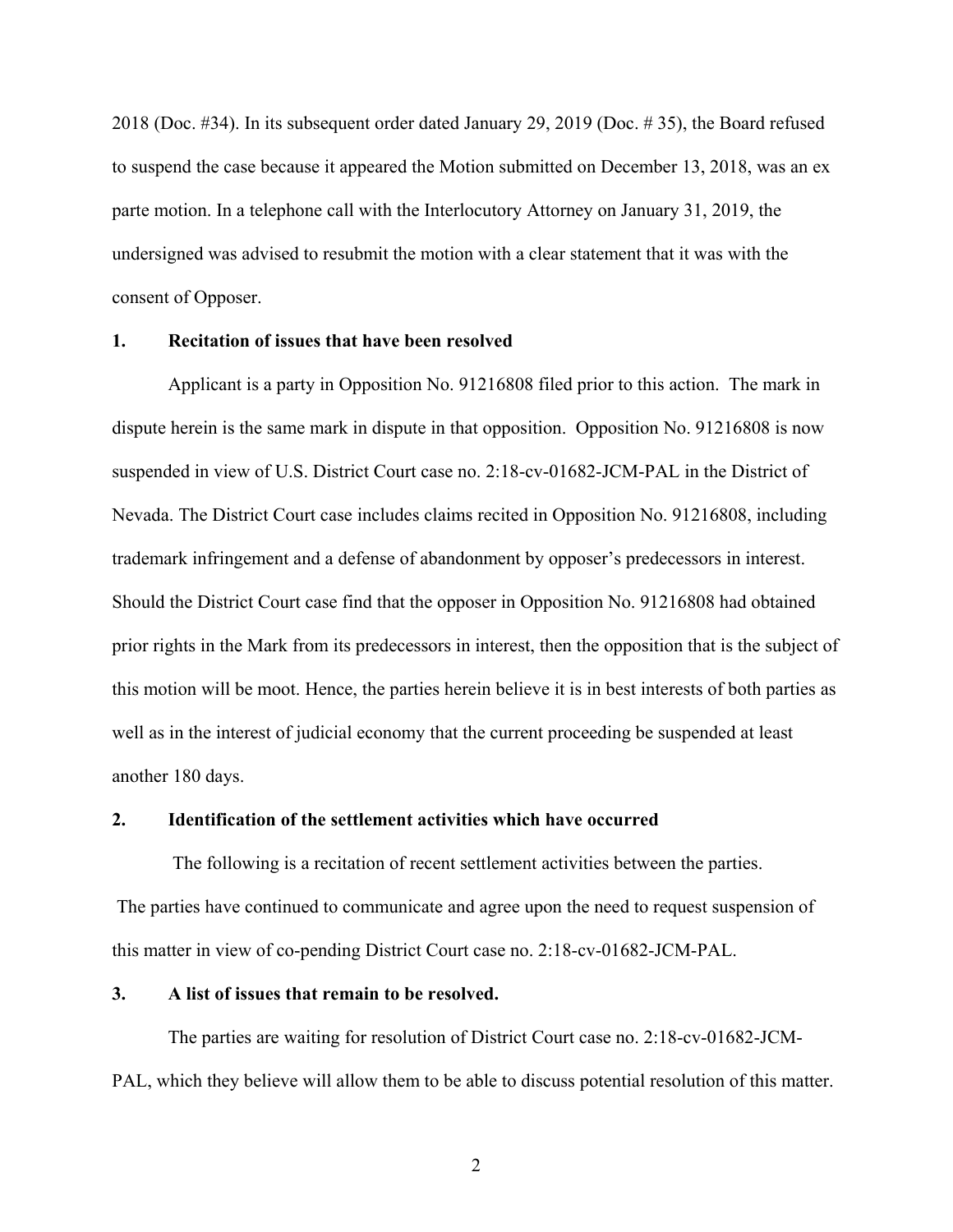# **4. Timetable for resolution.**

 The parties will re-evaluate potential resolution of the present matter in light of the ongoing proceedings in co-pending Opposition 91216808 at the conclusion of the 180-day suspension requested herein.

 Given the information set forth above and the fact that the parties are diligently working towards a mutually beneficial settlement, the parties request that the proceedings be extended and all subsequent deadlines be reset as follows:

| <b>Expert Disclosures Due:</b>           | 06/27/2019 |
|------------------------------------------|------------|
| <b>Discovery Period Closes:</b>          | 07/27/2019 |
| <b>Plaintiff's Pretrial Disclosures:</b> | 09/10/2019 |
| Plaintiff's 30-day Trial Period Ends:    | 10/25/2019 |
| <b>Defendant Pretrial Disclosures:</b>   | 11/09/2019 |
| Defendant 30-day Trial Period Ends:      | 12/24/2019 |
| Plaintiff's Rebuttal Disclosures:        | 01/08/2020 |
| Plaintiff's 15-day Rebuttal Period Ends: | 02/07/2020 |
| Plaintiff's Opening Brief Due:           | 04/07/2020 |
| Defendant's Brief Due:                   | 05/07/2020 |
| Plaintiff's Reply Brief Due:             | 05/22/2020 |

The parties hereby request that the deadlines in the above proceeding be suspended as set

forth above.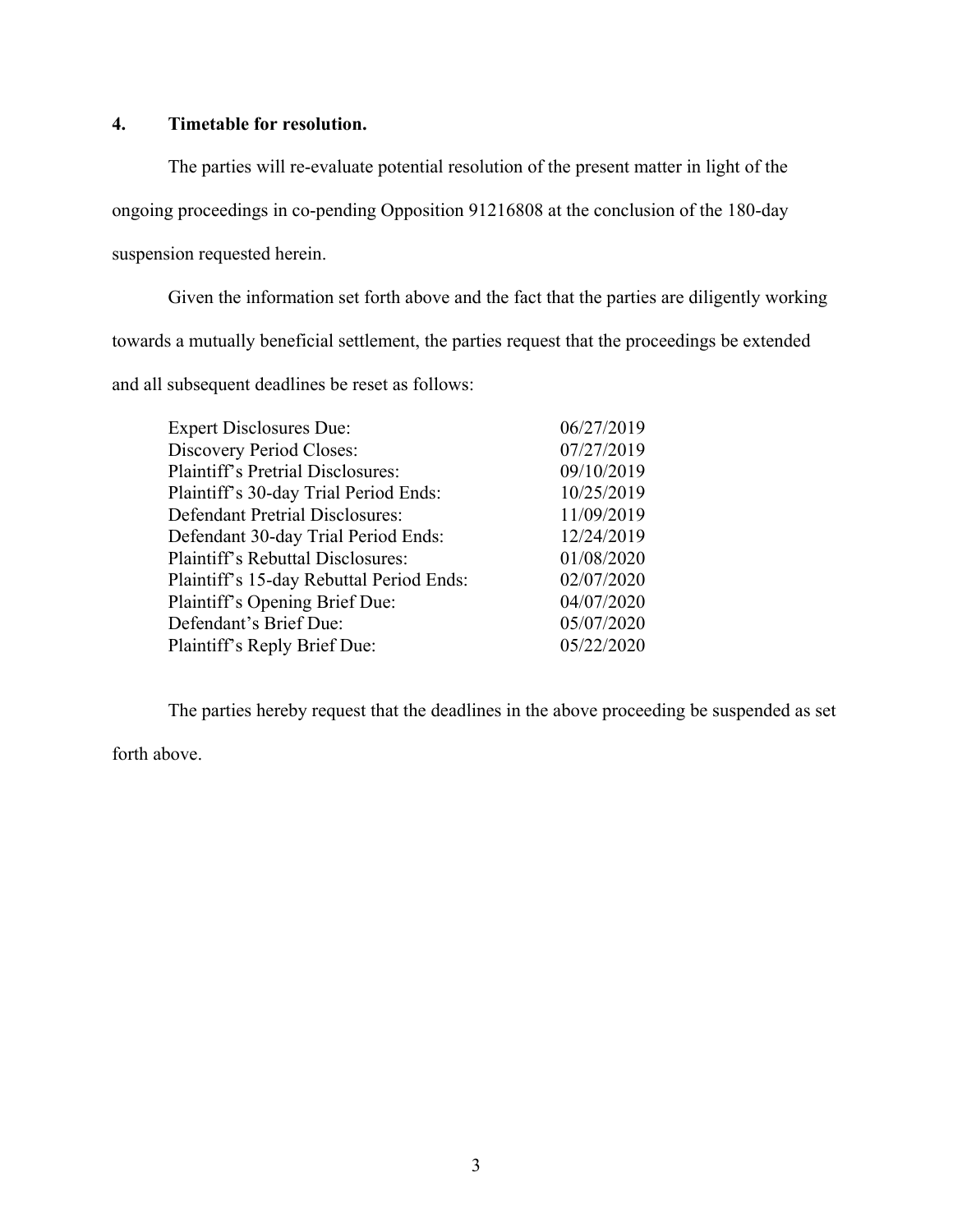Date: January 31, 2019.

Respectfully submitted,

#### SEED IP LAW GROUP LLP

By: /E. Russell Tarleton/ E. Russell Tarleton 701 Fifth Avenue, #5400 Seattle, WA 98104 Telephone: (206) 622-4900 E-mail: RussT@SeedIP.com

Attorneys for Applicant

#### SCARINI & HOLLENBECK, LLC

By: /Brent M. Davis/

 Brent M. Davis 1100 Valley Brook Avenue Lyndhurst, NJ 07071 Telephone: (201) 896-4100 E-mail: bdavis@sh-law.com

Attorneys for Opposer